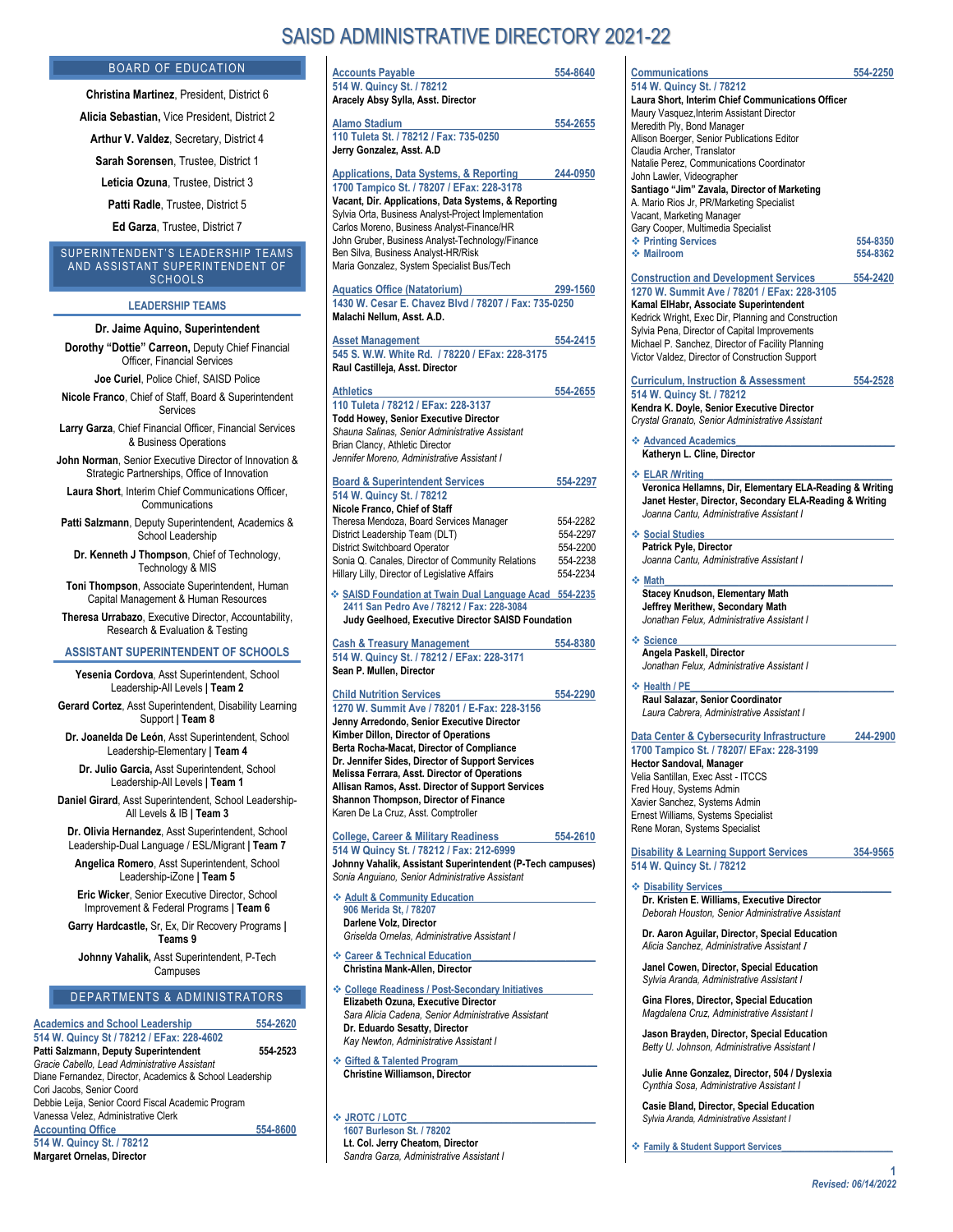#### **Maria Estella Garza, Director** *Monica Duran, Administrative Assistant I*

 **SAISD Learning Center (Day Care)\_\_\_\_\_\_\_\_\_\_\_\_\_\_\_\_\_\_\_\_\_\_\_\_\_ Carmen Thatcher, Director** *Patricia Mendoza, Administrative Assistant I*

 **School Age Parenting Program\_\_\_\_\_\_\_\_\_\_\_\_\_\_\_\_\_\_\_\_\_\_\_\_\_\_\_\_ Carmen Thatcher, Director** *Patricia Mendoza, Administrative Assistant I*

 $\div$  School Counseling **Tiffany Venzor, Director** *Patricia Mendoza, Administrative Assistant I*

 **SEAD & Restorative Practices\_\_\_\_\_\_\_\_\_\_\_\_\_\_\_\_\_\_\_\_\_\_\_\_\_\_\_\_\_ Elizabeth Nawrocki Jones, Senior Executive Director** *Suzanne Limon, Senior Administrative Assistant*

**Dawn Kulpa, Director, SEAD** *Peggy Velazquez Lares, Administrative Assistant*

**Barbie Parham, Director, Restorative & Responsive Practices** *Sylvia Aranda, Administrative Assistant I*

 **Graduation Protection\_\_\_\_\_\_\_\_\_\_\_\_\_\_\_\_\_\_\_\_\_\_\_\_\_\_\_\_\_\_\_\_\_\_\_ Vacant, Director, Programs Attendance**

 **Student & Academic Support Services\_\_\_\_\_\_\_\_\_\_\_\_\_\_\_\_\_\_\_\_\_ Victoria Bustos, Executive Director** *Rosalva Dalton, Senior Administrative Assistant I*

 $\div$  Student Behavior & Discipline **Darnell White, Director** *Peggy Velazquez Lares, Administrative Assistant I*

| ❖ Adult Years Vocational Program | 354-9362 |
|----------------------------------|----------|
| 439 Arbor Place / 78207          |          |
|                                  |          |

**Santa Rosa Children's Hospital-184** 704-3600 **519 W. Houston St. / 78205 / Fax: 704-2593**

**District Leadership Team (DLT) – see Chief of Staff Office**

**District Partners In Education– see Chief of Staff Office**

| <b>Drop Out Recovery Program</b>           | 438-6810 |
|--------------------------------------------|----------|
| 623 S. Tampico St. / 78207 / Fax: 226-5426 |          |
| <b>Robert Loveland, Principal</b>          |          |

**Dual Language, ESL and Migrant 554-2590 514 W. Quincy St. / 78212 / EFax: 228-3138 Dr. Olivia C. Hernández, Asst Superintendent – Team 7** *Gabriella Mata, Senior Administrative Assistant* **Esmeralda Alday, Exec Dir, DL, ESL, & Migrant** *Ofelia Ostiguin, Administrative Assistant I*  **Galadriel Freise, Director of Bilingual Compliance Carlos F. Gutiérrez, Director, Dual Language Vacant, Director, Dual Language**

 **International Welcome Center 554-2592** Luz Garcia-Martin, Senior Coord Dolores Medina-Garza, IWC Manager

**Early Childhood / Head Start 554-2410 514 W Quincy St., / 78212 / EFax: 228-3197 Colleen Bohrmann, Executive Director** *Rebecca B. Garcia, Senior Administrative Assistant* **Aleida Perez, Director** *Savannah Sanchez, Administrative Assistant I*

**Educational Technology and Extended Learning 554-2625 514 W. Quincy St. / 78212 / EFax: 228-3160 Rebecca Landa, Senior Executive Director** *Sonia Driscoll, Senior Administrative Assistant*

| ❖ Extended Learning                     | 554-2605    |
|-----------------------------------------|-------------|
| Lus Zoch, Director                      | Ext # 54191 |
| Norma Reyes, Administrative Assistant I | Ext # 54187 |

**Enterprise & Data Warehousing 244-2900** 

**1700 Tampico St. / 78207 / EFax: 228-3178 Edward Martinez, Manager, Enterprise & Data Warehouse** Margaret Villesca, Senior Programmer/ Analyst Vacant, Senior Programmer Analyst Vacant, Database Manager Ricardo Cantu, Programmer / Analyst 1 Orlando Richards, Database Analyst Brad Wehring, Web Design Administrator Angela Watters, Web Design Coordinator

**Extended Day Classes 438-6810 623 S. Pecos St. / 78207 / Fax: 226-5426 Gustavo Cordova, Principal**

# SAISD ADMINISTRATIVE DIRECTORY 2021-22

**Facilities Services 354-9300 1270 W. Summit Ave. / 78201 / eFax: 228-3108 Chris E. Salley, Sr. Executive Director Fred C. Padilla, Director Plant Maintenance FS / Customer Service Center 354-9305 FS / Custodial Grounds & Svcs. 354-9307 Ahmad Shareef, Director, / Fax: 228-4609** Frank Garcia, Asst. Director Chrissy Flores, Asst. Director Envir & Safety 354-9300 **FS / Mechanical, Electrical, & Plumbing (MEP) 354-9300 Mario Davila, Director, / Fax: 228-3108** Enrique Jimenez, Asst. Director **FS / Plant Maintenance 354-9300 Fred Padilla, Director, / Fax: 228-3108** Kevin Kwiatkowski, Asst. Director Facilities Vacant, Asst. Director Bldg. Envelope **FS/ Energy & Sustainability 354-9300 Aaron Stein, Director, / Fax: 228-3108 Facilities Services Warehouse 354-9301**  1270 W. Summit Ave, 78201 / Email[: fswarehouse@saisd.net](mailto:fswarehouse@saisd.net) **Family and Community Engagement 554-2205 1931 E. Houston St. /78202 / EFax: 228-3029 Elsa Griffin, Director** *Irene Flores, Administrative Assistant*  **Financial Services 554-8590 514 W. Quincy St. / 78212 Larry A. Garza, Associate Superintendent 554-8590** Dottie Carreon, Deputy CFO Accounting 554-8600<br>Accounts Pavable 654-8640 Accounts Payable 554-8640 Asset Management 554-2415 Cash & Treasury Management<br>Funds Management and Special Revenue 554-8320 Funds Management and Special Revenue 554-8320<br>
Healthcare Administration and Medicaid Prog 554-8560 Healthcare Administration and Medicaid Prog 554-8560<br>Pavroll 554-8550 Payroll 554-8550 Planning & Budget 654-8680<br>Student Health Services 654-2435 Student Health Services **Fine Arts 554-2565 514 W. Quincy St., / 78212 / EFax: 228-3154 Dr. Daniel Loudenback, Senior Executive Director** *Liz Ruiz, Senior Executive Administrative Assistant* James Orozco, Director *Michelle Torres, Administrative Clerk* **Band Repair Lab 225-6853 102 Jon Ann, St. / 78201 / Suite 108 / Fax: 226-1242**  Gilbert Elorreaga, Chief Instrument Repair Technician **Fraud Hotline 212-6548 Funds Management and Special Revenue 554-8320 514 W. Quincy St. / 78212 / EFax: 228-3146 Barbara Rodriguez, Director** Rose Medina, Asst. Director Mark Garza, Sr. Compliance Officer **GEAR UP 2 554-2615 1700 Tampico St. / 78207 Governmental & Community Relations 554-2297 Sonia Quirino Canales, Director of Community Relations Hillary Lilly, Director of Legislative Affairs Hearing Officers 438-6824 1112 S. Zarzamora St. / 78207 Beth Jones, Senior Executive Director** Erica Domingue, Hearing Officer Vacant, Hearing Officer **Help Desk 244-2929 1700 Tampico St. / 78207 / EFax: 228-3198 Jose Benavides, Supervisor**  Vacant, Help Desk Technician David Mascorro, Help Desk Technician Juan J. Robles, Help Desk Technician

Francisco Zamarripa, Help Desk Technician

**Human Capital Management 554-2246** 

### **514 W. Quincy St. / 78212**

**Toni Thompson, Assoc. Superintendent**

| Jennifer Duran- Special Projects Coordinator                                                                    |                      |
|-----------------------------------------------------------------------------------------------------------------|----------------------|
| <b>Employee Benefits, Risk Management, and Safety 554-8669</b><br>Lorena Rios, Director                         | 554-8669             |
| Matthew Nielsen, Manager, Risk Management                                                                       | 554-8542             |
| <b>Employee Benefits</b><br><b>Retirement Benefits</b>                                                          | 554-8660<br>554-8667 |
| Leave of Absence /A - K                                                                                         | 554-8660             |
| Leave of Absence /L - Z                                                                                         | 554-8678             |
| Leave of Absence / Vacant                                                                                       | 554-8671             |
| ❖ Occupational Health & Safety                                                                                  | 554-8540             |
| Fax: 228-3107                                                                                                   |                      |
| Roy Laughlin                                                                                                    | 554-8544             |
| Evangelina Moran                                                                                                | 554-8543             |
| Vacant                                                                                                          | 554-8545             |
| <b>Employee Services and Relations</b>                                                                          | 554-8410             |
| <b>Chris Martinez, Executive Director</b>                                                                       | 554-8410             |
| Darin Darby, Director, Employee Relations                                                                       | 554-8450             |
| Melissa Curd, Director, Employee Services<br>Julissa Herrera, Director of Policies & Procedures 554-8480        | 554-8401             |
|                                                                                                                 |                      |
| ❖ Recruitment and Staffing                                                                                      | 554-2240             |
| Arnoldo Gutiérrez, Interim Executive Director                                                                   |                      |
| Vacant, Director                                                                                                |                      |
| ❖ Compensation                                                                                                  | 554-8460             |
| Jill Rhodes Pruin, Interim Asst. Superintendent                                                                 |                      |
| Melissa Guerra, Director, Compensation<br>Marty Koch, Manager                                                   |                      |
|                                                                                                                 |                      |
| ❖ Continuous Improvement                                                                                        | 554-2630             |
| Jill Rhodes Pruin, Interim Asst. Superintendent                                                                 |                      |
| Vacant, Sr. Executive Director                                                                                  |                      |
| Vacant, Director - Appraisal<br>Vacant, Director - Research                                                     |                      |
| Billie Hembree, Manager - T-TESS Appraisal                                                                      |                      |
| Vacant, Manager - T-TESS Appraisal                                                                              |                      |
| <b>Example 3 Human Capital Systems and Strategy</b>                                                             | 554-8460             |
| Jill Rhodes Pruin, Interim Asst. Superintendent                                                                 |                      |
|                                                                                                                 |                      |
|                                                                                                                 |                      |
| Monica Lopez, Director<br>Andrea Chavez, Manager - Systems                                                      |                      |
| Lou Zertuche Gonzales, Mgr. - Employment Documentation                                                          |                      |
| ❖ Substitute Department                                                                                         | 554-8473             |
|                                                                                                                 |                      |
| <b>Human Resources</b>                                                                                          | 554-8400             |
| 514 W. Quincy St. / 78212 / EFax: 228-3109                                                                      |                      |
| Toni Thompson, Assoc. Superintendent                                                                            | 554-8410             |
| ← HR - Employee Support Services                                                                                | 554-8412             |
| Sylvia Rendon, Director                                                                                         |                      |
| <b>Information Technology</b>                                                                                   | 244-2900             |
| 1700 Tampico St. / 78207 / EFax: 228-3199                                                                       |                      |
| Dr. Kenneth J. Thompson, Chief Information Technology Officer                                                   |                      |
| Applications, Data Systems & Reporting                                                                          |                      |
| Data Center & Security                                                                                          |                      |
| Enterprise Applications & Data Warehouse                                                                        |                      |
| <b>Help Desk</b><br><b>IT Services Delivery</b>                                                                 |                      |
| Infrastructure & Security                                                                                       |                      |
| Network & Telecommunications                                                                                    |                      |
| PEIMS & Student Data                                                                                            |                      |
| <b>Technology Acquisitions and Project Management</b>                                                           |                      |
|                                                                                                                 | 244-2900             |
| <b>Infrastructure and Cybersecurity</b><br>1700 Tampico St. / 78207/ EFax 228-3199                              |                      |
| Eugene Gonzales, Director                                                                                       |                      |
|                                                                                                                 |                      |
| <b>Internal Audit</b>                                                                                           | 554-2550             |
| 514 W. Quincy St. / 78212                                                                                       |                      |
| Maria Lourdes Martinez, Chief Internal Auditor                                                                  |                      |
| Rosalia Vielma, Manager, Internal Audit                                                                         |                      |
| Raquel Sanchez, Internal Auditor I<br>Sandra Sotelo, Internal Auditor I                                         |                      |
|                                                                                                                 |                      |
| Dewana Nelson, Internal Auditor II                                                                              |                      |
| Vacant, Internal Auditor II                                                                                     |                      |
| Christopher Montano, Construction Bond Auditor<br>Janie Carrizales, Administrative & Internal Audit Assistant I |                      |

**IT Service Delivery 244-2900 1700 Tampico St. / 78207 / EFax: 228-3098 Aaron Alonzo, Director** Vacant, Technician III, Computer/Network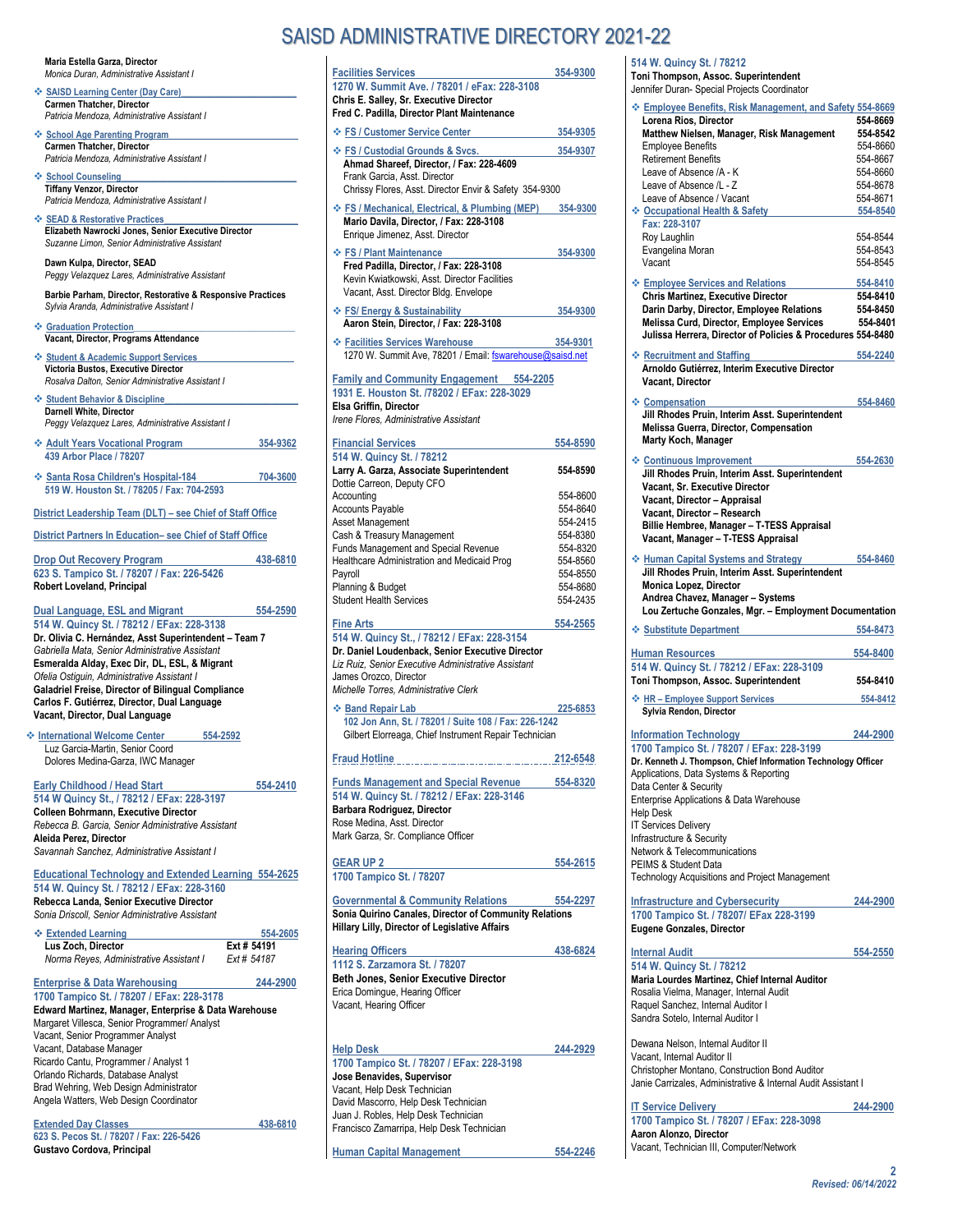|--|

Elisa Sanchez, Analyst, Data Quality-PEIMS Stephanie Soliz, Analyst, Data Quality-PEIMS

| Israel De Leon, Technician III, Computer/Network Technician                                                                                                                                                                                                                                                                               |            |
|-------------------------------------------------------------------------------------------------------------------------------------------------------------------------------------------------------------------------------------------------------------------------------------------------------------------------------------------|------------|
| <b>Leadership Development</b><br>514 W. Quincy St. / 78212<br>Vacant, Director                                                                                                                                                                                                                                                            | 554-2630   |
| <b>Learning &amp; Compliance Support Services</b><br>514 W. Quincy St. / 78212<br>Garry Hardcastle, Sr. Exec Dir - Rcvy Prgm Team 9<br>Amabel Lopez, Senior Administrative Assistant                                                                                                                                                      | 554-2485   |
| ❖ Online Learning / Middle School Partners<br><b>Agnes Gonzalez, Director</b><br>Rosa Castillo, Administrative Assistant I                                                                                                                                                                                                                | Ext.54155  |
| <b>Example 7 • Teacher Incentive Fund (TIF)</b><br>Tori Austin, Director, TIF/MT Program<br>Cynthia Bernal, Administrative Assistant I                                                                                                                                                                                                    | Ext. 48417 |
| <b>Medicaid Departments</b><br>514 W. Quincy St / 78212 / EFax: 228-3153<br>Vacant, Director<br>Stacey T. Vasquez, Budget Analyst<br>Regina Wessling, District Manager<br>Kirstin Langreich, Clinical Coordinator<br>Vacant, Medicaid Reimb Coordinator                                                                                   | 554-8560   |
| <b>Migrant Program</b><br>1700 Tampico St. Room #113 / 78210 / EFax: 228-4606<br>Vacant, Migrant Coordinator                                                                                                                                                                                                                              | 554-2545   |
| <b>Networking and Communications Infrastructure 244-2900</b><br>1700 Tampico St. / 78207 / EFax: 228-4605<br>Jeffrey Eagen, Manager<br>Arnaldo Ramirez, Analyst Senior Network<br>Gareth Peart, Analyst System VOIP<br>George Flores, Tech, Tel/ VOIP/Wrlss<br>Miguel A. Garcia, Tech, Tel/VOIP/Wrlss<br>Lisa Perez, Tech, Tel/VOIP/Wrlss |            |
| <b>Office of Access &amp;</b><br><b>Enrollment Services</b><br>1700 Tampico Street   San Antonio, TX 78207<br>Text: 309-3259   Web: www.saisd.net/enroll   Email: enroll@saisd.net<br>Vacant, Executive Director<br>Jake Castro, Coordinator<br>Christina Gonzales, Coordinator<br>Elisa Quiroz, Coordinator                              | 554-2660   |
| <b>Office of Innovation</b><br>1931 E. Houston St. / 78202 / EFax: 228-4615<br>John Norman, Sr. Exec Dir of Innovation & Strategic Partnerships<br>Vacant, Senior Programs Coordinator                                                                                                                                                    | 554-2662   |
| ❖ District Grants<br>514 W. Quincy St. / 78212 / eFax: 228-3131<br>John Strelchun, Director<br>Mary Yearwood, Grant Specialist I<br>Michelle Driffill, Grant Specialist II<br>Jordan Weinstein, Grants Specialist III                                                                                                                     | 554-2535   |
| <b>Operation Services</b><br>514 W. Quincy St. / 78212 / EFax: 228-3090<br>Willie Burroughs, Chief Operations Officer<br><b>Child Nutrition Services</b><br><b>Construction Services</b><br><b>Facilities Services</b><br><b>Procurement Services</b>                                                                                     | 554-2285   |
| <b>Transportation Services</b>                                                                                                                                                                                                                                                                                                            | 223-9792   |
| <u><b>Organizational Learning and Support Services</b></u><br>514 W. Quincy St. / 78212 / Fax: 299-1514<br>LeAnn Hernandez, Director<br>Mayra McMullen, Administrative Assistant<br>Laura Gamez, Director, Professional Development<br><b>Carrie Culpepper, Director New Teacher Initiatives</b><br>Valere Alcala, Administrative Clerk   | 554-2620   |
| <b>Payroll Office</b><br>514 W. Quincy St. / 78212 / EFax: 228-3186<br>Diane Smith, Director                                                                                                                                                                                                                                              | 554-8550   |
| <b>PEIMS &amp; Student Data</b><br>1700 Tampico / 78207 / EFax: 228-3095<br>Joshua Johannessen, Manager, PEIMS & Data Svcs<br>Yolanda Maldonado, System Admin, Student Appl                                                                                                                                                               | 244-2990   |

Daniel Jaime, Analyst, Student Gradebook Armando Gutierrez, Master Scheduler **Planning & Budget 554-8680 514 W. Quincy St. / 78212 / EFax: 228-3108 Velinda Salas, Director** Vacant, Asst. Director Socorro Gamez, Budget Analyst Angie Ramirez, Sr. Budget Specialist **Police Department EMERGENCY LINE 354-9000 Non-Emergency Line 354-9050 1700 Tampico St. / 78207 / Fax: 228-4612 Joe Curiel, Chief of Police Ext. 49002**  Johnny Reyes Jr., Lieutenant Patrol Operations Ext. 57021 Michelle White, Lieutenant Special Operations Javier Rodriguez, Lieutenant Administration Ext. 57023 **Policies and Procedures** 554-8480 **514 W. Quincy St. / 78212 / EFax: 228-3112 Julissa M. Herrera, Director Printing Services 554-8350 514 W. Quincy St. / 78212 / EFax: 228-3141 Adriana Hurtado, Interim Director Mailroom 554-8362 Procurement Services 354-9060 1270 W Summit Ave. #1004 / 78201 / E-Fax: 228-3173 Edward M. Romero, Dir of Operations/Business Servc.**  Lorena A. Ramos, Assistant Director - Procurement Kim Tocci, Assistant Director – Contract Management **Research & Evaluation 554-2460 1700 Tampico St. / 78207/ EFax: 228-3190 Theresa Urrabazo, Sr. Executive Director** ReNee Lewis, Director, Inst. & Community Based Research Liza Rosenthal, Director. Acct & Compliance Gilberto Santos, Educational Systems Analyst Carol Williams, Educational Systems Analyst Ben Reyes, Educational Systems Analyst Jacqueline Shapiro, Research Data Analyst II Jessica Flowers, Research Data Analyst II Christopher Walton, College Data Analyst Kish Russell, Executive Program Evaluator David Lopez, Accountability Systems Analyst  $\triangle$  Accountability **SAISD Foundation – see Chief of Staff Office** SAISD Sports Complex 533-4671 **1002 Edwards St. / 78204** Mike Perez, Coordinator Facilities **Satellite Campuses 335-7865 600 Mission Rd/ 78210 Michael Jordan, Director** Deborah Gutierrez, Testing Coordinator *(List of Satellite Campuses on page 4)*  **School Improvement & Federal Programs 554-2510 514 W. Quincy St. / 78212 / eFax: 228-3106 Eric B. Wicker, Sr. Exec Dir – Elementary**  *Janette Chavarria, Senior Administrative Assistant* **State Compensatory Education Program 554-2586** Bridget Maggard, Coordinator **School Leadership 514 W. Quincy St. / 78212 ◆ All Levels Team 1 554-2480 Dr. Julio Garcia, Assistant Superintendent, All Levels** *Lucille Kee, Senior Administrative Assistant*  Gabriela Santiago, Leadership Coord **All Levels Team 2 554-2500 EFax: 228-3114 Yesenia Cordova, Assistant Superintendent, All Levels** *Vacant, Senior Administrative Assistant*  Gracie Bell, Leadership Coord

**All Levels & IB Team 3 554-2515** 

**Daniel Girard, Assistant Superintendent, All Levels**

**EFax: 228-3136**

*Samantha Campos, Senior Administrative Assistant*  Karyne Usher, Leadership Coord

**Elementary Team 4** 554-2445 **EFax: 554-2445 Dr. Joanelda De Leon, Asst. Supt. Elementary Schs** *Larissa Hale, Senior Administrative Assistant*  Perla S. Kwiatkowski, Leadership Instructional Coord **<u><b>**2006 Team 5 554-2495</u> 554-2495 **Angelica Romero, Asst. Supt. Innovations Schs** *Teresita Oyakawa, Senior Administrative Assistant*

Maria Teresa Alarcon, Leadership Coord **Student Activity Funds 554-8630** 

**514 W. Quincy St. / 78212 Vacant, Comptroller Disbursements**

**Student Health Services 554-2435 514 W. Quincy St. / 78212 / EFax: 228-3122 Gloria Davis, Director** Mandy Acevedo, Nurse Coordinator Jessica Trueblood, Nurse Coordinator Monica Cannon, Nurse Coordinator

**Summer School – see Extended Learning**

**Superintendent's Office 554-2280 514 W. Quincy St. / 78212 / EFax: 228-3102 Dr. Jaime Aquino, Superintendent** Alejandra (Alex) Lopez, Superintendent's Secretary

### **Technology Acquisitions and Project Management 244-2900**

**1700 Tampico St. / 78207 / EFax: 228-3199 Eva Mendoza, Executive Director, Information Technology**  Lucas Hernandez, Technology Bond Project Manager Ketsia Dornevil, Technology eRate Project Manager Lisa Puente, Technology Project Specialist

#### **Testing Office 554-2465**

**439 Arbor Place. Room D11A / 78207 / Fax: 299-1007 Jamie Brown, Director** Robert Forti, Asst. Director Shara Contreras, Testing Specialist Stephanie Quesada, Testing Specialist Daniel Pacheco, Testing Analyst

**Transcripts (students) - see PEIMS & Student Data**

**Transfers (students) - see Admissions & Hearings**

| <b>Transportation / Vehicle Maintenance</b>        | 354-9320 |
|----------------------------------------------------|----------|
| 418 Roland Rd / 78210 / EFax: 228-3148             |          |
| Nathan Graf, Senior Exec Director                  |          |
| Cesario M. Flores, Director - Spcl. Needs Rts.     |          |
| Miquel Flores, Director (V/M)                      | 223-3929 |
| Elizabeth Barnhouse, Dir - Local Rts & Field Trips | 354-9320 |
| Gabriel H. Ramirez, Trainer/Supervisor             |          |
|                                                    |          |

**Truancy - Hotline 223-2360**

**Uniform Program -see Student Support Services**

**UT Outreach San Antonio 438-6814 1700 Tampico St. Rm #213 / 78207 / E-Fax: 228-3169 Lori Reyes, Director** Rose Zapata, Admin Assistant

#### SATALITE CAMPUSES

**These facilities serve students with special needs.**

**Bexar County Juvenile Detention Center #195 335-7865 600 Mission Road / 78210 / Fax: 531-1026**

**Bexar County Juvenile Justice Academy #020 335-8500 1402 N. Hackberry St. / 78208**